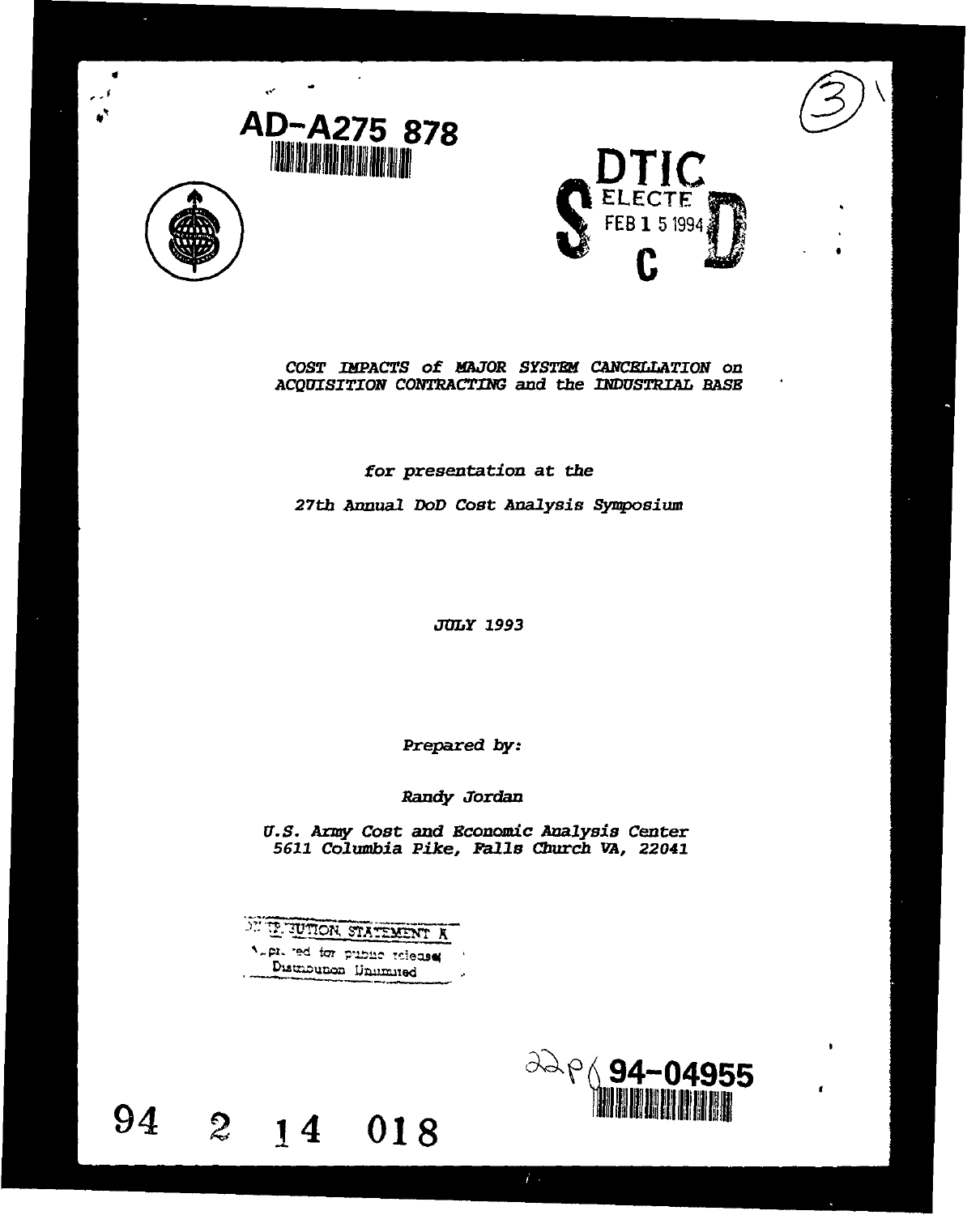# THE COST IMPACTS OF MAJOR SYSTEM CANCELLATION ON ACQUISITION CONTRACTS

Drastic cutbacks in defense spending, mainly as a part of domestic economic problems and reduced threat, have manifested into the reduction and redeployment of the Armed Forces of the United States and attempts at diversification on the part of the industrial base Currently, programs are being stretched out into future years in order to reduce the impact of budget reductions Eventually, selected programs will be eliminated entirely based on zeroed out budgets, thus the contracting activities will be forced to realize the cost and economic impact associated with the cancellation of major systems

The purpose of this paper is to focus on the processes involved with contract termination and its effects on **DOD** and the industrial base

 $\gamma$ 

Mr Randall Jordan Operations Research Analyst U.S Army Cost and Economic Analysis Center SFFM-CA-PI 5611 Columbia Pike Falls Church VA 22041 Comm (703) 756-0326/7 DSN 289-0326/7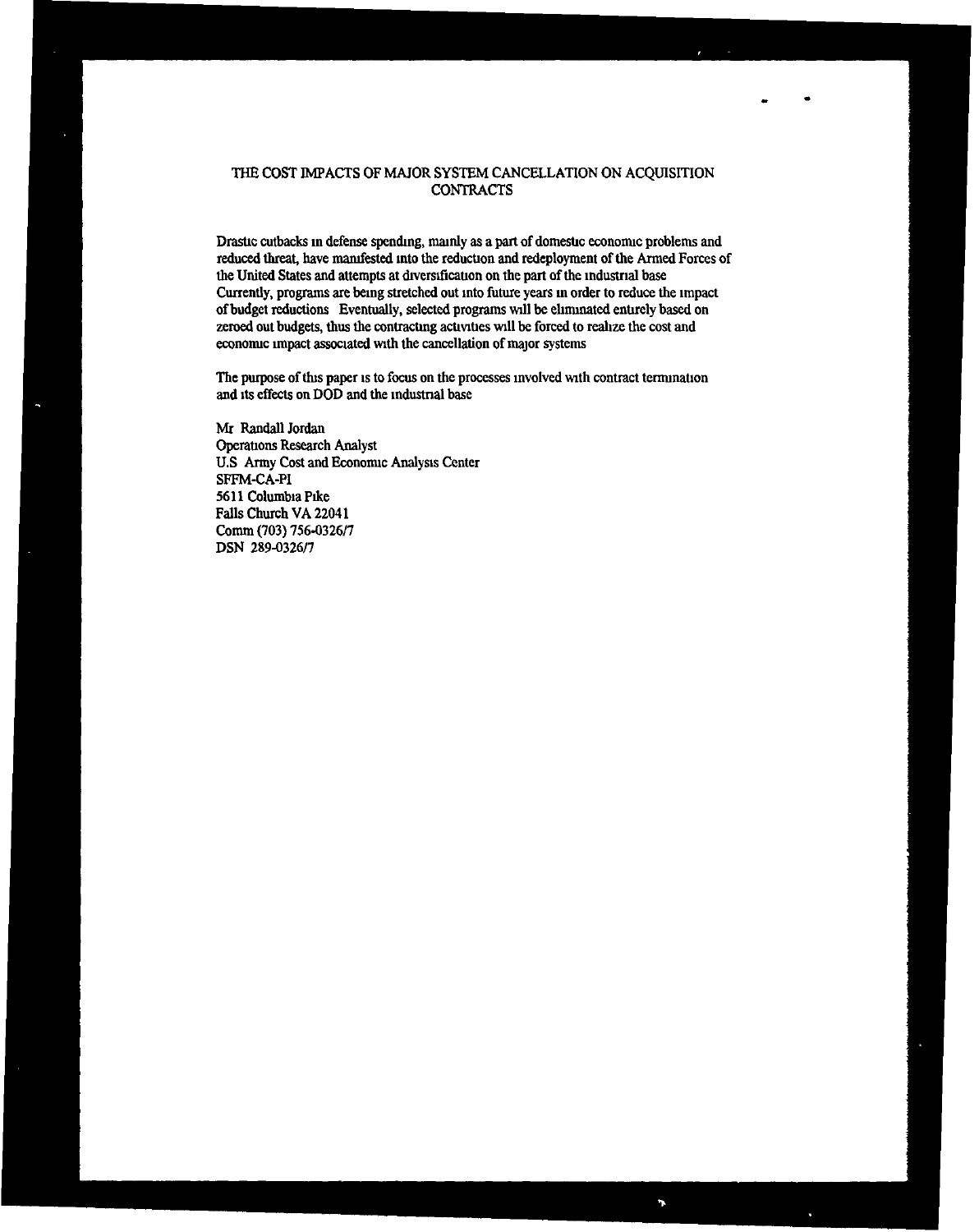| REPORT DOCUMENTATION PAGE                                                                                                                                                                                                         |                                                           |                                                  | Form Approved<br>OMB No 0704-0188 |                                                                            |
|-----------------------------------------------------------------------------------------------------------------------------------------------------------------------------------------------------------------------------------|-----------------------------------------------------------|--------------------------------------------------|-----------------------------------|----------------------------------------------------------------------------|
| Public reporting burden for this collection of information is estimated to average. I how per response, including the time for reviewing instructions, searching existing data sources<br>gathering and maintaining the data need |                                                           |                                                  |                                   |                                                                            |
| 1 AGENCY USE ONLY (Leave blank)                                                                                                                                                                                                   | 2 REPORT DATE<br>September 1993                           | 3. REPORT TYPE AND DATES COVERED<br>ADODCAS 1993 |                                   |                                                                            |
| 4. TITLE AND SUBTITLE<br>The Cost Impects of Major System Concelletion on<br>Acquisition Contracts<br>6. AUTHOR(S)<br>Mr. Rendall Jorden                                                                                          |                                                           |                                                  | 5 FUNDING NUMBERS                 |                                                                            |
| 7. PERFORMING ORGANIZATION NAME(S) AND ADDRESS(ES)<br>US Army lost and Georgenic Analysis Center<br>$SFFM - CA-PI$<br>Sull Columbia Pike<br>Falls Church, VA 22041                                                                |                                                           |                                                  | REPORT NUMBER                     | 8. PERFORMING ORGANIZATION                                                 |
| 9. SPONSORING/MONITORING AGENCY NAME(S) AND ADDRESS(ES)                                                                                                                                                                           |                                                           |                                                  |                                   | 10. SPONSORING/MONITORING<br>AGENCY REPORT NUMBER                          |
| <b>11. SUPPLEMENTARY NOTES</b><br>Annual Department of Defense Cost Analysis Symposium Paper<br>12a DISTRIBUTION/AVAILABILITY STATEMENT<br>Statement A Approved for Public Release, Distribution is Unlimited                     |                                                           |                                                  |                                   | <b>12b. DISTRIBUTION CODE</b>                                              |
| 13. ABSTRACT (Maximum 200 words)<br>See Over                                                                                                                                                                                      |                                                           |                                                  |                                   |                                                                            |
|                                                                                                                                                                                                                                   |                                                           |                                                  | Man comment protection 1          |                                                                            |
| <b>14 SUBJECT TERMS</b>                                                                                                                                                                                                           |                                                           |                                                  |                                   | <b>15 NUMBER OF PAGES</b><br><b>16 PRICE CODE</b>                          |
| 17. SECURITY CLASSIFICATION<br>OF REPORT                                                                                                                                                                                          | <b>SECURITY CLASSIFICATION</b><br>18<br>OF THIS PAGE<br>U | 19. SECURITY CLASSIFICATION<br>OF ABSTRACT<br>U  |                                   | 20 LIMITATION OF ABSTRACT<br>UL                                            |
| U<br>NSN 7540-01-280-5500                                                                                                                                                                                                         |                                                           |                                                  |                                   | Standard Form 298 (Rev 2-89)<br>Prescribed by ANSI Std. 239-18.<br>298-102 |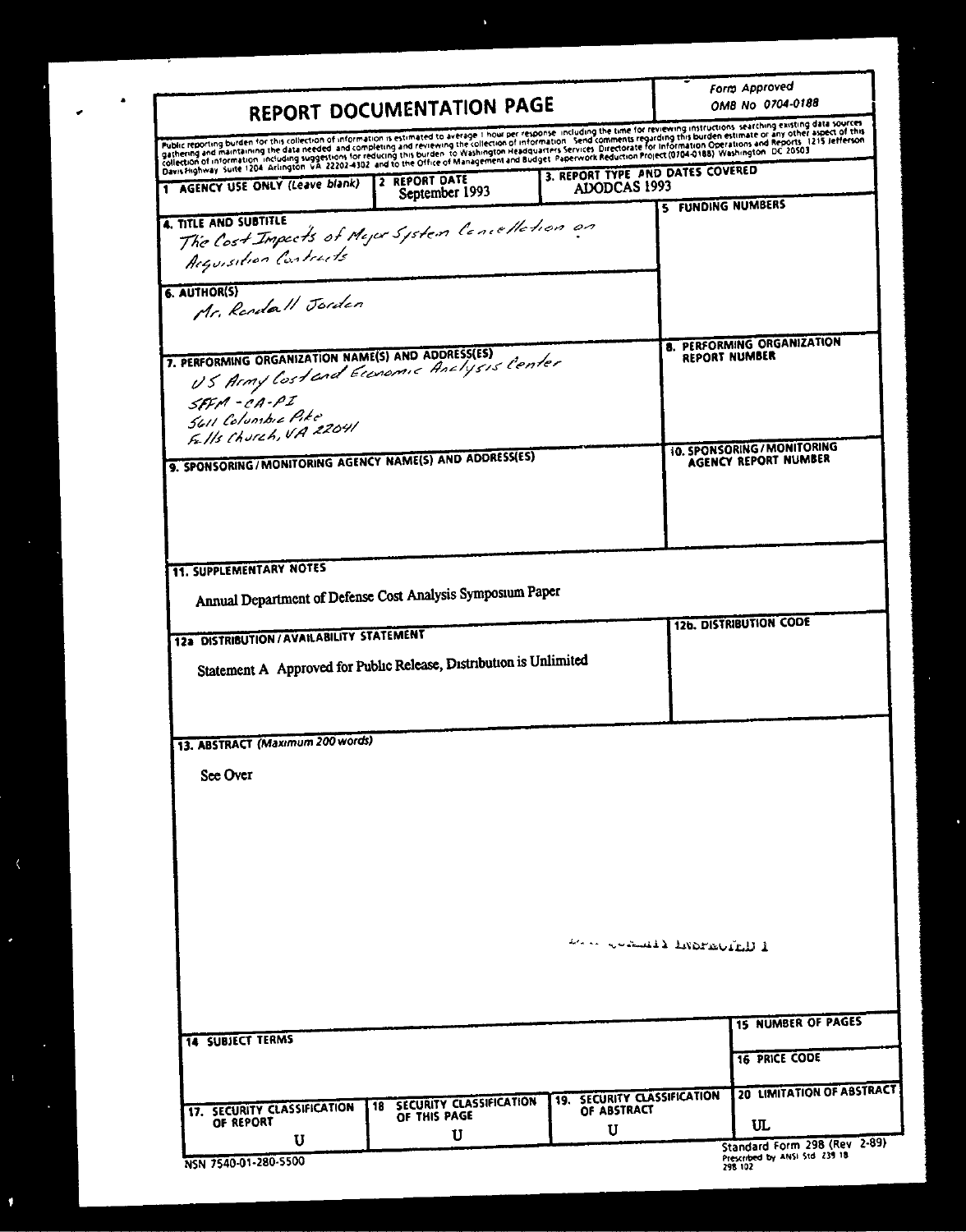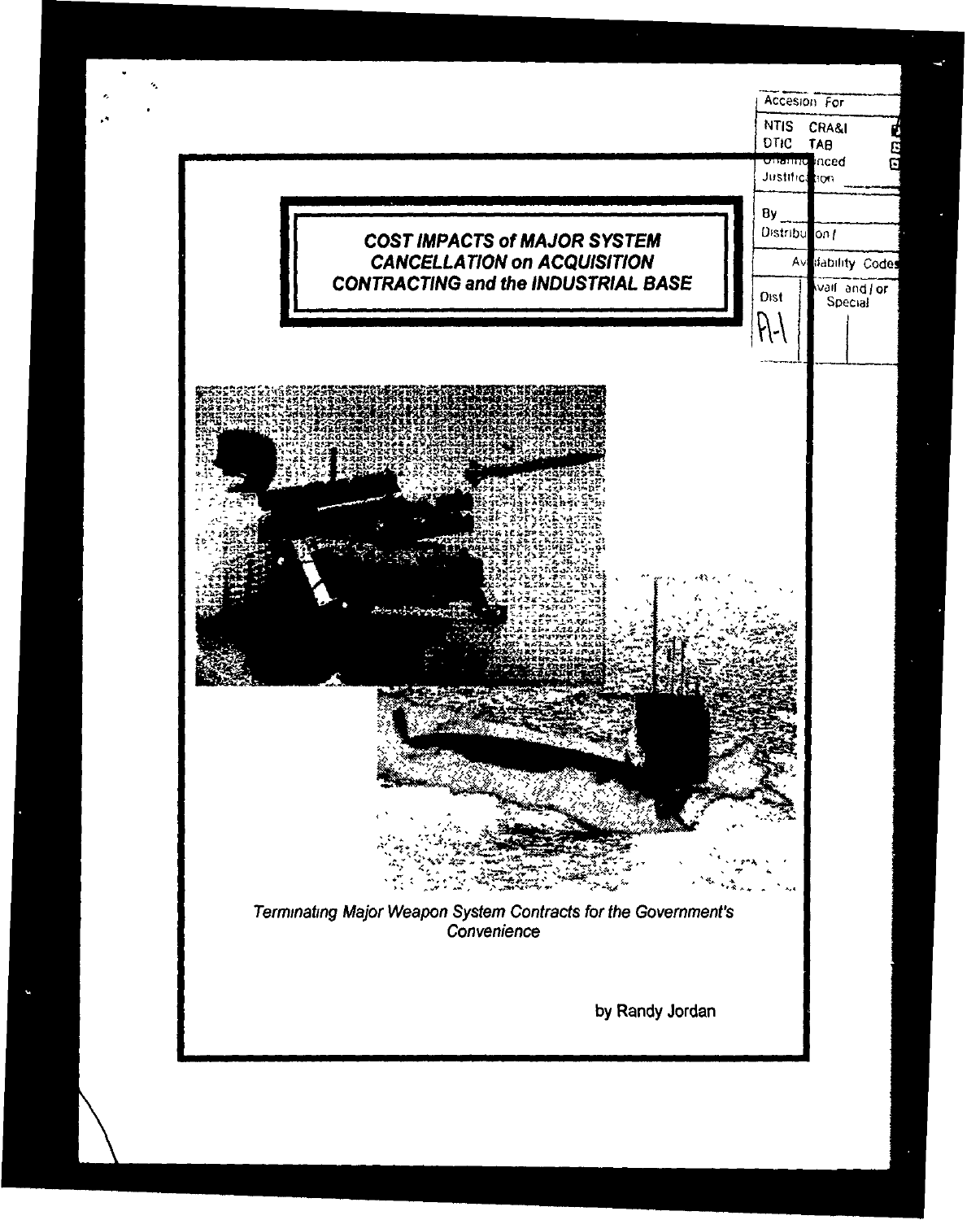a detailed notice to effect a termination for the convenience of the Government, Under the FAR, the prescribed notice should include the following:

- **1.** A statement that the contract is being terminated for the convenience of the Government.
- 2. The effective date of the termination.
- 3. The extent of the termination, whether whole or partial.
- 4. Recommended actions to minimize the impact of the termination, especially on personnel.
- 5. Any special instructions regarding work in process or other matters.

TCO Duties. The **TCO** directs the action required of the prime contract, examines the settlement proposal of the prime and subcontractors, promptly negotiates a settlement, and resolves all other remaining issues. The TCO is required to request specially qualified personnel to:

- **1.** Assist in dealings with the contractor.
- 2. Advise on legal contractual matters.
- 3. Conduct accounting reviews and advise and assist on accounting matters-
- 4. Perform functions regarding termination inventory such as:
	- a. Verify its existence.<br>b. Determine qualitative
	- b. Determine qualitative and quantitative allocations.
	- **c'** Make recommendations concerning serviceability.
	- **d,** Undertake necessary screening redistribution-
	- e. Assist the contractor in accomplishing other disposition.

Contractor Responsibilities, The contractor is responsible for subcontractor claims which are considered allowable to system termination and reasonable termination costs. The FAR, Parts 31, 45.6, and 49, describes contractor and government responsibilities and procedures to follow in setcling a claim arising from a contract termination, The FAR, Part 49.107, requires the **TCO** to submit prime contractor proposals and certain subcontract proposals to the Defense Contract Audit Agency (DCAA)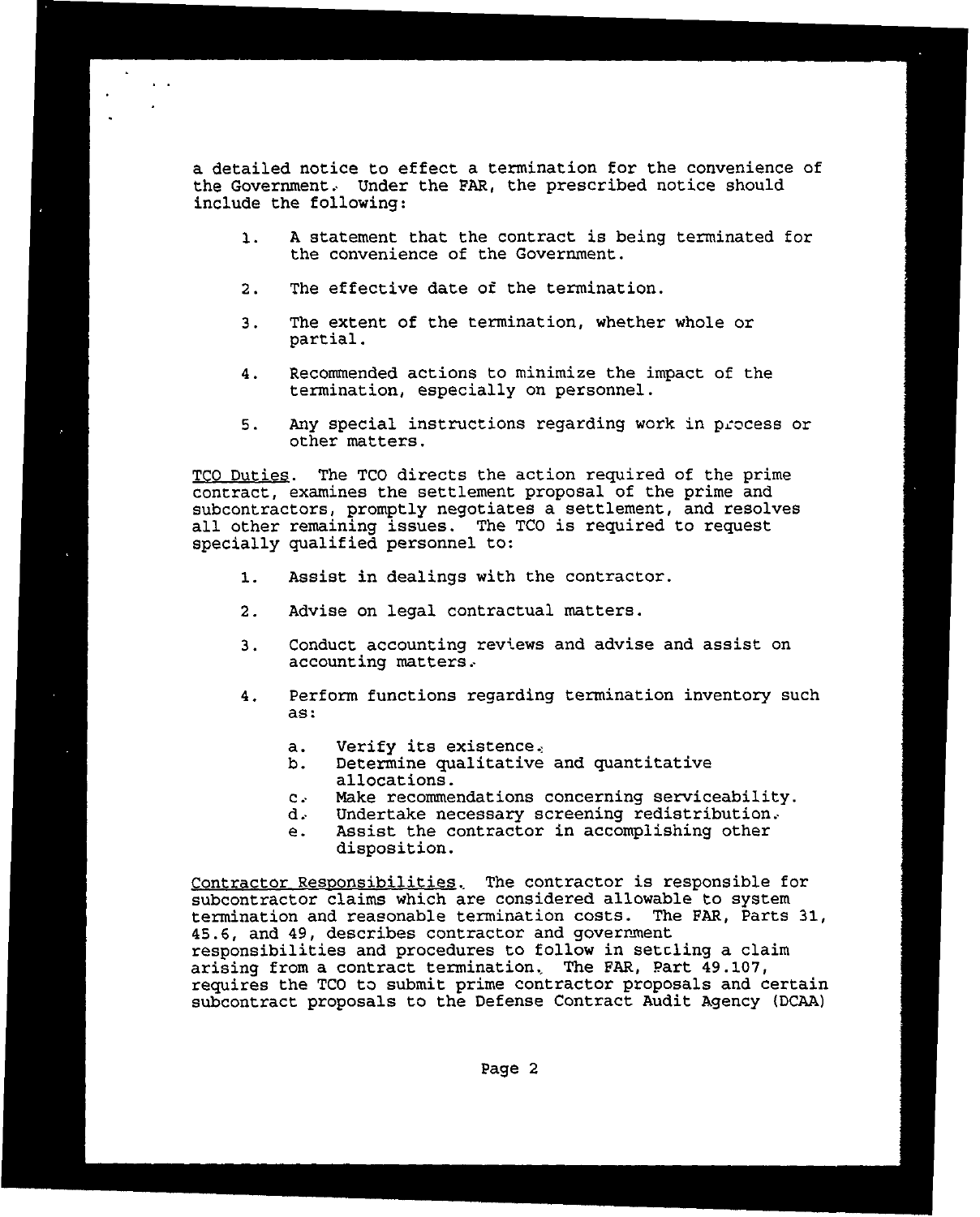for review and recommendations, This audit is extremely important since it controls the pricing mechanisms used by the contractor.

Recovery Under T4C. When a contract is T4C, the contractor may: **(1)** recover his cost of performance incurred up to the time of settlement expenses, (4) for fixed price contracts, recover an allowance for profit, or, for cost reimbursement contracts, a portion of the fee. Allowance for profit or fee would be negated if it is determined that the contract would have been performed at a loss.

Cost Accounting Standards. The Cost Accounting Standards (CAS) issued by the Cost Accounting Standards Board (CASB) are aimed primarily at assuring more uniform treatment of costs incurred by Government contractors, By law, the CASB's cost accounting standards apply only to negotiated prime and subcontract national defense procurements. The PAR exempts sealed bid contracts and negotiated subcontracts below \$i00,000, CAS collectively represent the Government's view of acceptable cost accounting techniques. The CAS standards are applicable to negotiated contracts and subcontracts exceeding certain limits,

CAS 401. CAS 401 requires the contractor to accumulate costs in the same way as estimated. Cost estimates used in a prospective contract normally anticipate the contract going to completion, Cost arrangement in a termination claim may differ significantly from the cost presentation contained in the original estimate. A contract termination in essence creates a situation that is totally unlike a contract completion, Therefore, it is not reasonable to extend the consistency requirement to an event not anticipated in the original estimate,

CAS 402. CAS 402 requires a contractor to classify<br>consistently costs in like circumstances as either direct or indirect. Termination claims often include as direct charges costs or functions which would have been charged indirect if the contract had been completed. Examples are settlement expenses and unexpired lease costs, If the contract is terminated, these costs become directly related to the cancellation of the system.

**CAS** 406. CAS 406 requires the contractor to use the full fiscal year for its cost accounting period in computing of costs. However, the FAR recognizes that some indirect costs may represent a minor part of the year and, therefore, a full fiscal year for computational use may not be necessary.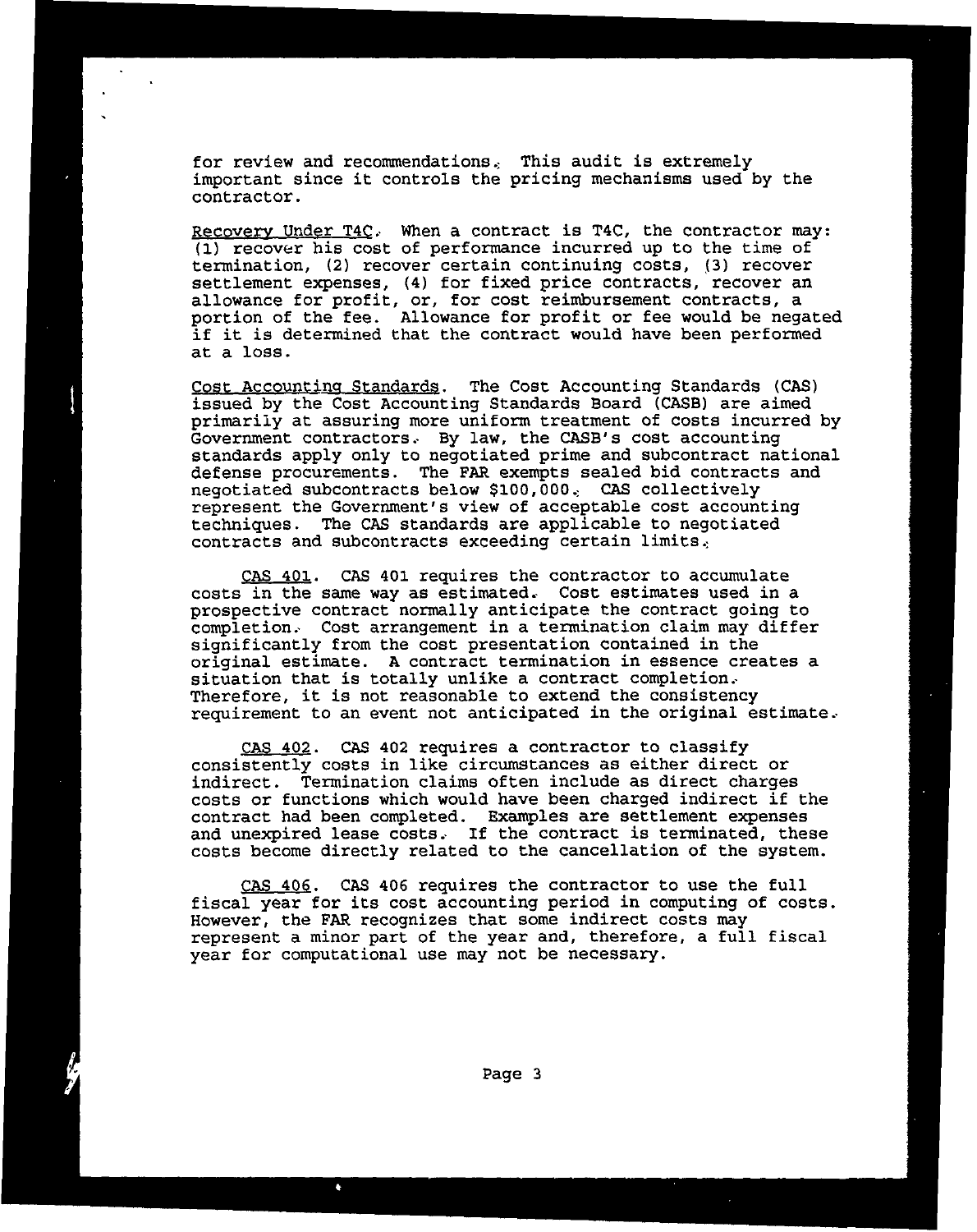# Quantifying Termination Variables

Assessment. If anything is "easy' about evaluating or determining termination costs, it would involve the assessment of where the system falls in terms of complexity, contract type, and milestone phase. These are probably the first variables to consider. Other variables which must be considered are: (a) precontract costs, (b) initial costs, (c) modification or disposal costs of special tooling, (d) cost of completed supplies, (e) termination inventory costs, (f) government or contractor facilities employed, (g) unexpired leases and alterations of leased property, (h) administrative costs for prime and sub-contractors, (i) sub-contractor claims, and (j) post-termination costs.

Contractor Accounting System. The contractor is required to maintain an accounting system capable of quantifying these variables after termination. The TCO has the authority to assemble a group of technical specialists to evaluate the variables which drive the termination costs within the settlement proposal. Such an estimate would reflect a specialized form of cost analysis employing an integrated team of government contracting, contract administration, cost/pricing, and engineering representatives, This process differs from a regular cost analysis because of the number of diverse team members and the benefit derived by being conducted in the contractors plant. The objective of this type of cost analysis should be to identify any deficiencies in the accounting system of the contractor which may interfere with achieving allowable and reasonable termination costs.

#### **Contract Termination Examoles**

#### Sergeant York

The Sergeant York Gun (called DIVAD for Division Air Defense), was T4C on 27 August 1985 by the Secretary of Defense based on system performance in the Initial Production Test and Follow-On-Evaluation. No consideration was given to the originally planned buy of 614 systems down to 64 units as the reason for termination,

Reasons for Sergeant York T4C. Unanticipated difficulties in transition from prototype to full scale production consisting of test failures, design changes, rework, final assembly interface problems, and overtime expended to make up schedule,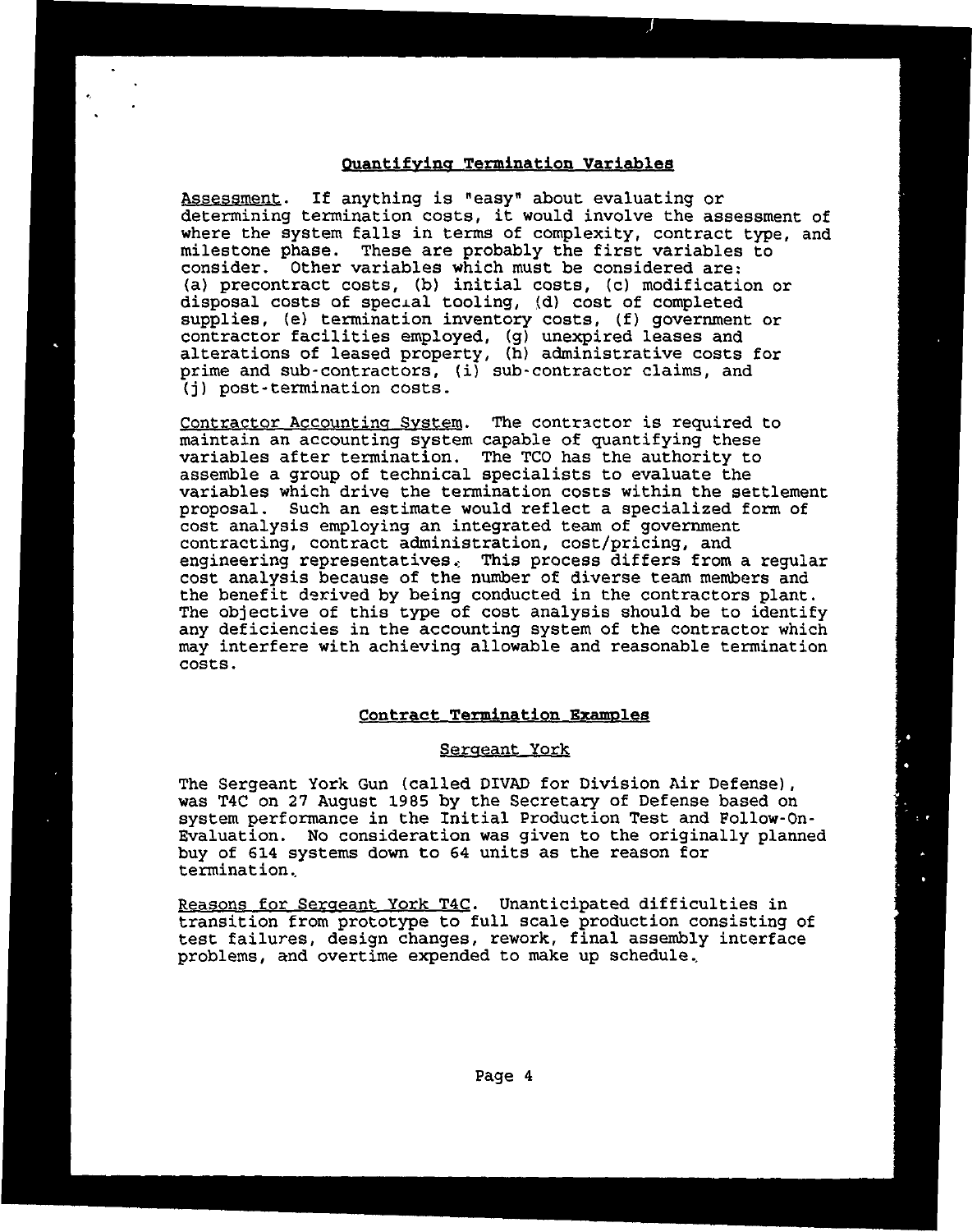# Costs for Sergeant York T4C

1. The major cost for the Sergeant York system termination was due to administrative cost of the prime contractor and a number of subcontractor settlement claims. While the subcontractor claims were significantly larger than other costs attributed to termination. This was attributed to each subcontractor maintaining a team of individuals per subcontract to peruse settlement costs.

2. Other variables attributed to the termination costs of Sergeant York included: quantity reduction, deletion of previous schedule changes, disposal of ammunition requirements, disposal of support equipment, and spares requirements,

Replacement for DIVAD. The Army, having an urgent need for an adequate air defense in the forward area to replace Sergeant York, acquired the Line of Sight Forward Heavy (LOS-F-H).

## Line of Sight Forward-Heavy (LOS-F-H)

Contractor Selection. Following a seven month candidate evaluation phase, Martin Marietta Missile Systems (MMMS) was chosen as the LOS-F-H prime contractor on November 30, 1987. A firm fixed price contract was awarded which covered the RDT&Efunded Operational Assessment.

## Contract Termination

LOS-F-H T4C. LOS-F-H contract was terminated for the convenience of the Government on 13 June 1992. All unliquidated activity in the contract except support test which extended through 29 February 1992 was suspended,

Reason. The contract was terminated partially due to political conflict, but also due to reliability problems which caused a \$16.5 million cost increase in the program.

### Termination Elements

**1.** Based on the sensitivity of the settlement negotiations, NMMS was reluctant in dispersing information concerning the estimated cost data within their settlement proposal. During the earlier phase of the contract, a clause for recognition of the contractor's non-recurring investment was included by the Government in consideration of MMMS's investment in the option IV contract, This clause made the termination of the LOS-F-H contract somewhat unique in that a proposal for these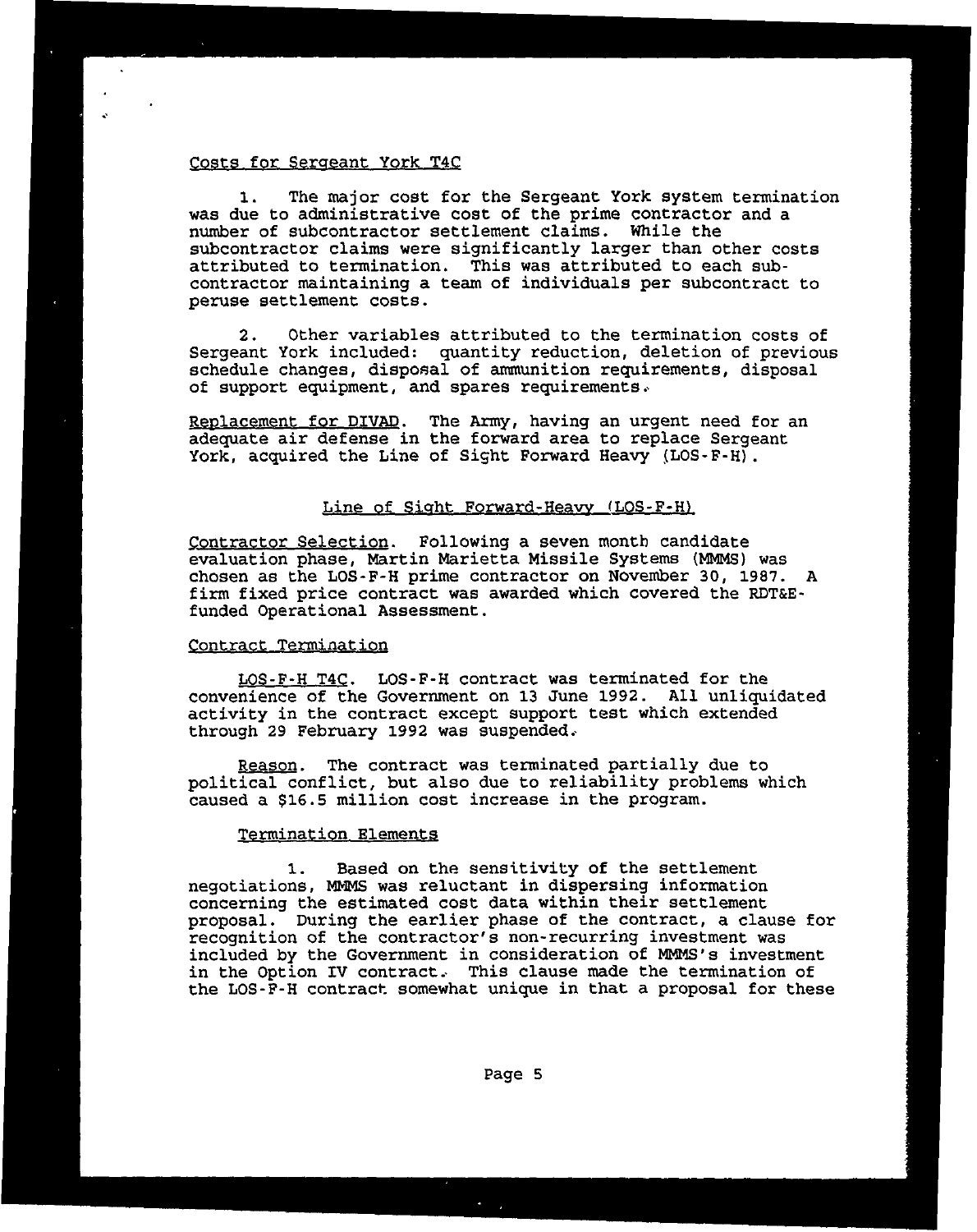costs as well as "normal" termination costs were submitted to the TCO as a part of the termination process.

2. The contractor, with Lne Government's approval, choose to separate the termination proposal into six distinctive parts which allowed for the timely submittal and audit/review of each element comprising the total termination process. The six elements of costs included in these proposals were:

- a. Supplemental Funding Proposal
- 
- **b,** indemnified Prime PST/PSTE c. Labor costs for prime contractor for the unliquidated portion of the contract through termination
- **d,** Non-labor for the Prime contractor for the unliquidated portion of the contract through termination
- e, Termination from 13 February 1992 through settlement
- f. Indemnified Subcontractor PST/PSTE

Ongoing Negotiations, The negotiations are ongoing for the determination of what elements are allowable and reasonable in terms of costs,

**1.** Based on general limitations set forth by the FAR, in <sup>a</sup> fixed type contract, the sum of the contractor's recovery in the termination settlement, exclusive of settlement expenses and the payments made under the contract, may not exceed the contract price. However, based on a special clause in the original contract, the contractor is allowed to recover all non-recurring costs attributed to development,

2. The Government recognizes that the contractor has taken a significant financial investment in the LOS-F-H program. The clause states that in the event the Government terminates this contract for convenience, the contractor may include in its termination claim reasonable, allocable, and allowable unrecovered investment costs to the extent such costs do not cause the termination settlement to exceed the funding obligated in the contract,

3. The TCO has made the determination that the contractor should receive the balance remaining on the firm fixed price contract. MMMS is requesting a settlement amount of \$80 million which includes non-recurring investment and indemnification costs.

 $\epsilon$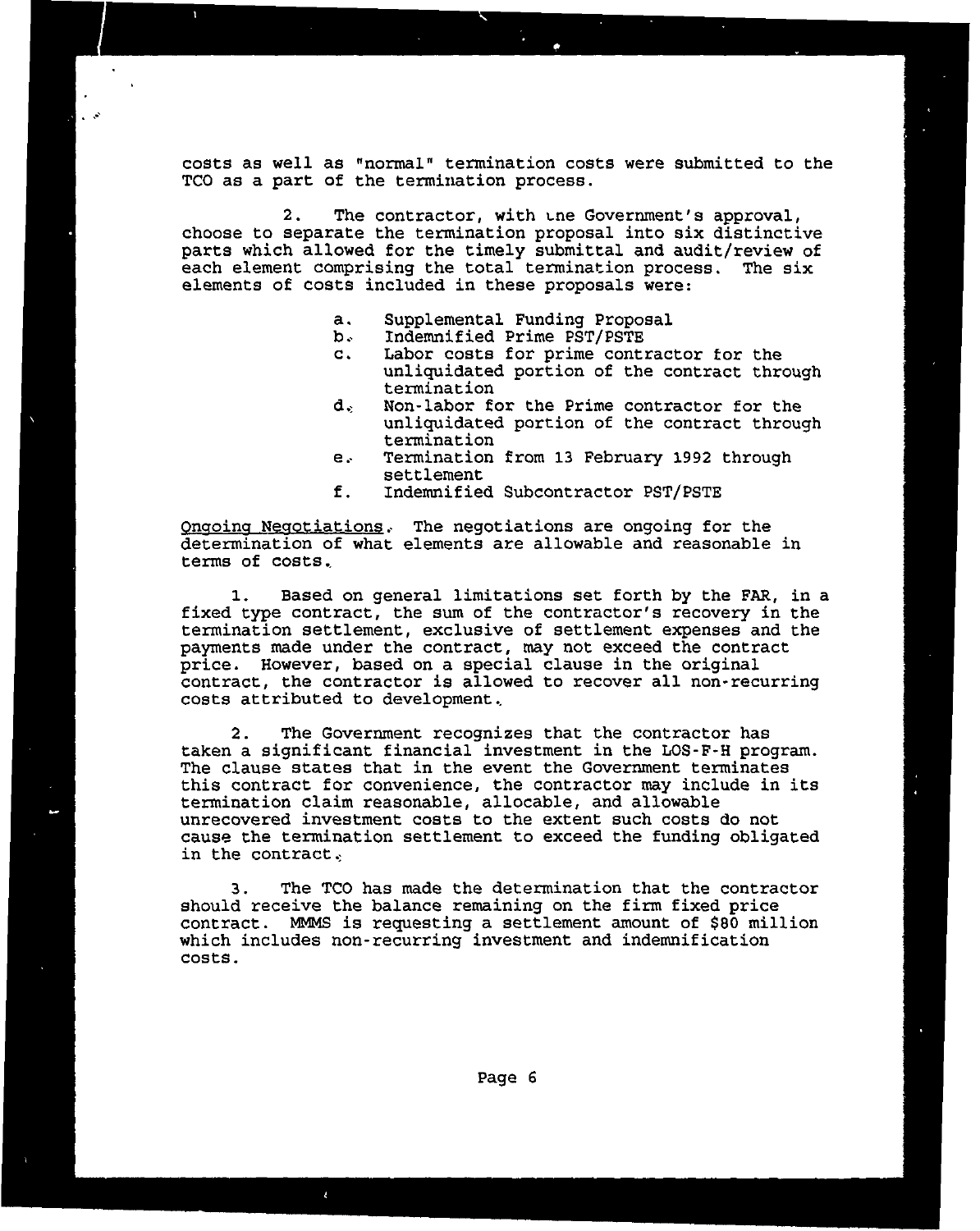#### T4C Impact on the Industrial Base

Industrial Base Adjustments. As DoD has changed the way it procures, the industrial base has adjusted the way it invests, DoD's efforts to concentrate in the area of research and development has directly influenced the way contractors generate new business. Since 1991, General Dynamics has been selling off defense and non-defense parts of the business, whittling down to a few core operations in which it is dominant. Based on the decline in production contracts, the Hughes Corporation has adjusted to the changing industrial base by  $\lim_{n \to \infty} \frac{1}{n}$ production base big enough to support its scientists an engineers. As DoD attempts to funnel more dollars into researching a wide array of advanced technologies while building<br>relatively few of the actual weapons. those companies remaining a part of the industrial base will reorganize their internal functions in support of change,

Funding Research and Development. The problem will come at .he prime contractor level where enormous research and technical sophistication will be required to develop major systems chrough the engineering and development stage. Contractors can no longer wait 10 or 15 years for a return on their investment. Since the return on investment will no longer come from the production lines. Contractors are now forced to intelligently target potential projects that DoD might want to buy. Decisions to invest in new technologies will be difficult, since these investments are longer term, inherently expensive and frequently involve significant risk and uncertainty. For these efforts to be profitable, DoD will have to allow for profit to be built into research and development (R&D) contracts based on industry trends. The new administration proposes that the government supply funding for development to companies in an attempt to keep private companies alive. This is not necessarily a philosophy geared towards the defense industry, but it may become one.

Crucial Industries. The program reductions will lessen the number of companies having the ability to fulfill the requirement for developing major systems. Few companies have been awarded contracts to keep production line running that may be crucial in war time. However, DoD is now keeping a handful of small companies ready for war. For example, Survival Technology is the only U.S. manufacturer of nerve gas antidote for injection kits. In a crash program, Survival Technology produced more than two million units for military personnel in the Gulf War. Fearing the company might stop making the antidotes in peacetime, DoD is paving Survival Technology \$16 million over three years to keep its St Touis production line running at a reduced level. This is one of the first contracts awarded by DOD for sole suppliers of items that maybe crucial in war time-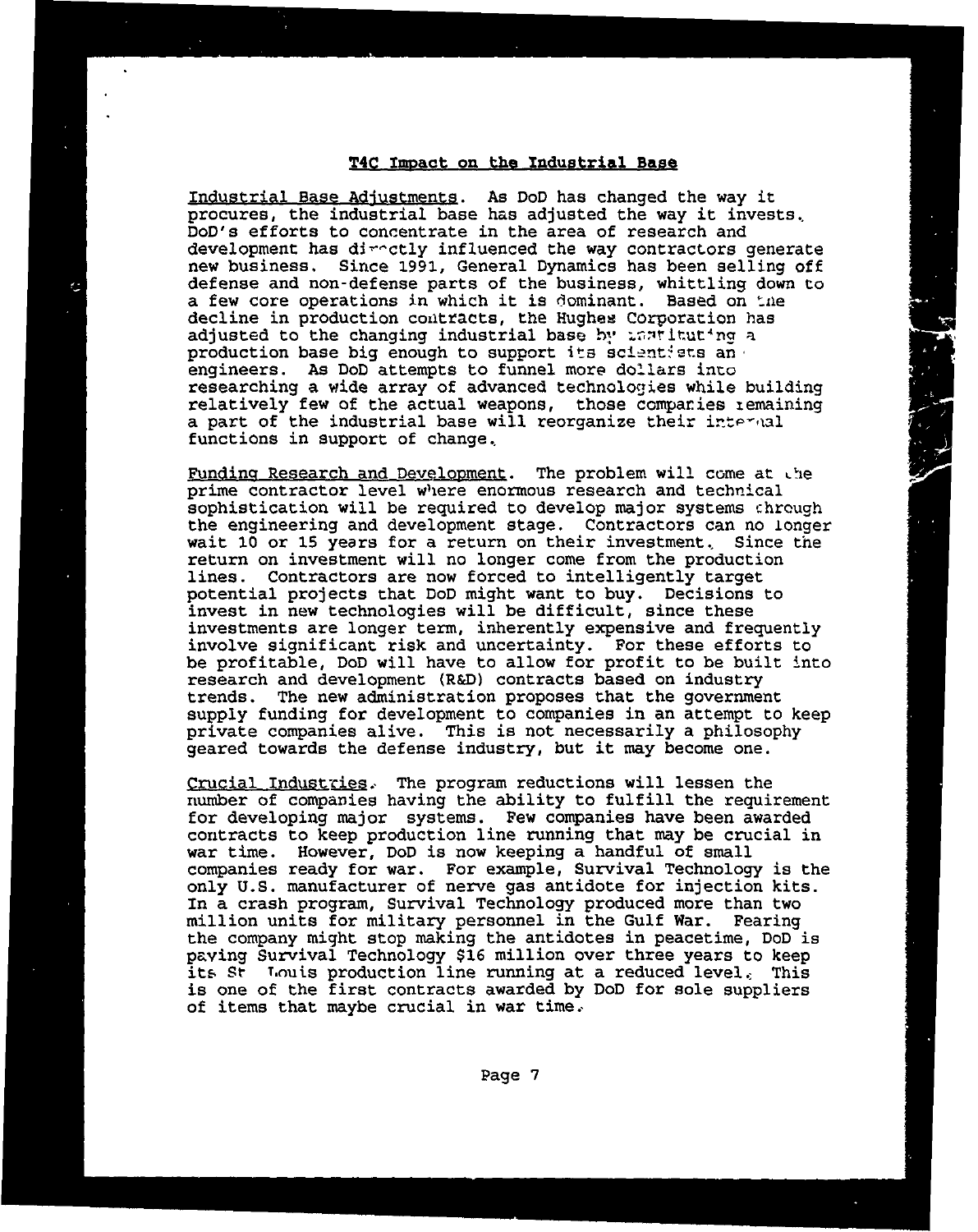Less Competition, Higher Costs. With fewer companies, there is bound to be an increased number of sole sources which could mean higher prices. Thus, companies awarded development contracts will automatically inherit production contracts and, with fewer companies dual sourcing in development, production dollars become more difficult to obtain.

#### SEAWOLF Termination

SSN-21. The SSN-21 contract was terminated in January **1992,** The main issue was termination costs versus completion costs for these submarines and the effect on the nuclear shipbuilding industrial base. Once slated to consume \$44 billion for 29 boats4, the Seawolf program has become a topic of fierce contention in Congress because its cancellation means the end of thousands of jobs in Virginia and New England. Currently, two class SSN-21 ships will be constructed, Two ship builders, Electric Boat and Newport News Shipbuilding, are competing for this work. However, with a decreasing work load neither can sustain its current nuclear-powered submarine construction capacity and/or capability. As a result, costs for the two class SSN-21 submarines and other ships currently under construction will more than likely rise in costs because overhead costs are allocated over a smaller production base, a smaller more senior, higher paid work force, and higher vendor costs,

Maintaining Industrial Base, Currently, DoD is reviewing alternatives to ensure maintenance of yards, subcontractors, and skilled work force needed to build nuclear submarines which may be crucial in war time. Congress made \$540.2 million available to help preserve the industrial base for submarine construction. The Navy plans to split theses funds between the SSN-21 and SSN-22 cost growth and to purchase spare parts.

Work Force Losses. The economic impact of program reductions<br>means a massive loss of highly skilled, high paying jobs and a<br>serious national adjustment to an economy not supplemented by<br>large defense spending. Many high te eliminated which could result in an estimated two million defense production workers added to the current number of defense workers unemployed. The problem is the abundance of highly skilled people such as engineers and scientists who have been trained in one skill area and must now be retrained, In order to be employable, the responsibility for retraining will rely on the worker, business, or the Government.

Page 8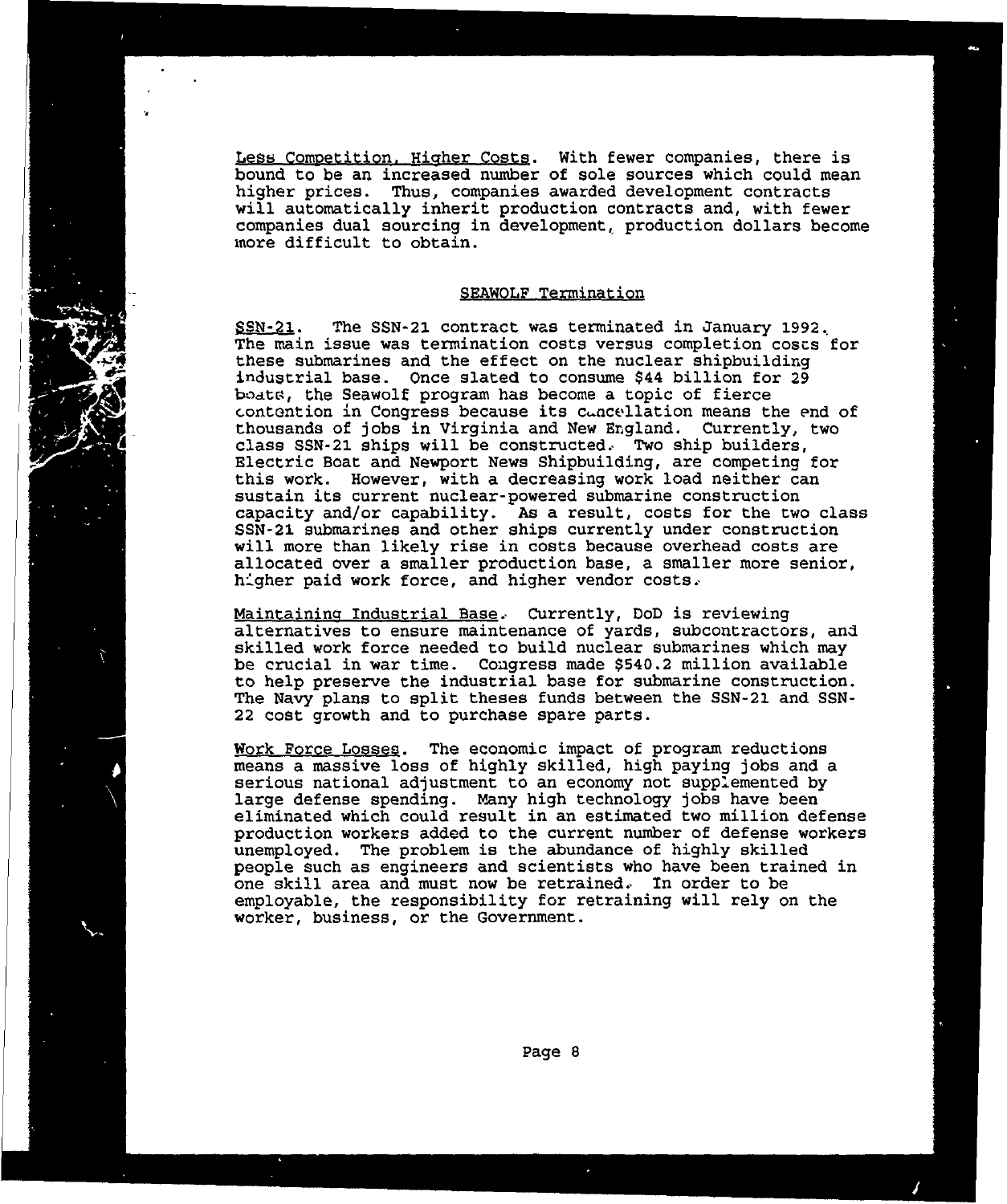### Sanity Check of Contractor Settlement Proposals

Settlement Proposal. The contractor is responsible for submitting the termination settlement proposal no later than one year from the effective date of termination, unless extended by the TCO through written notification. To insure the reasonableness and allocability of costs, it is pertinent that DoD has an accurate system for evaluating the validity of settlement proposals. Usually large contractors maintain accounting systems which generally meet the criteria set by CAS in determining termination costs, Small contractors have a greater possibility of having inadequate accounting systems greater possibility of having inadequate accounting systems<br>because of the cost associated with acquiring such a system to meet the CAS requirements.

Audit. One of the primary tools for determining whether contractors are submitting reasonable and allowable settlement proposals is an audit follow-up system conducted by the Defense Contract Audit Agency (DCAA). The audit follow-up system becomes more significant in controlling costs as the financial conditions of the industrial base deteriorates, In the past, there have been inadequate cost estimating tools and methodologies used by contractors when charging the government for new major systems or modifications to existing systems. In the future, a strong contractor system of determining termination costs will be a major control for ensuring reasonable settlement costs.

Correlation Between Estimates and Proposals, Concern should involve the direct correlation between inadequate cost estimates and unreasonable termination settlement proposals. If cost elements such as labor, materials, and the unit cost (inventory related costs) are overstated in the original acquisition estimate the elements are carried over to the settlement proposal, Submitting quality cost estimates on the acquisition of new systems will eliminate the possibility of estimating errors influencing termination claims,

## Basis for Evaluating Settlement Proposals

FAR. The FAR provides general guidance for T4C settlements. Also, it provides special principles for settlements involving fixed price contracts and cost reimbursement contracts with the principles for fixed price contracts are considerably more complex. Tow major methods for the submission of settlement proposals by the contractor--an Inventory Basis Method which the FAR states as the preferred method and a Total Cost Basis Method Under both methods for submission cf settlement propos **Is,** the contractor is paid the price for items completed and accepted

Page 9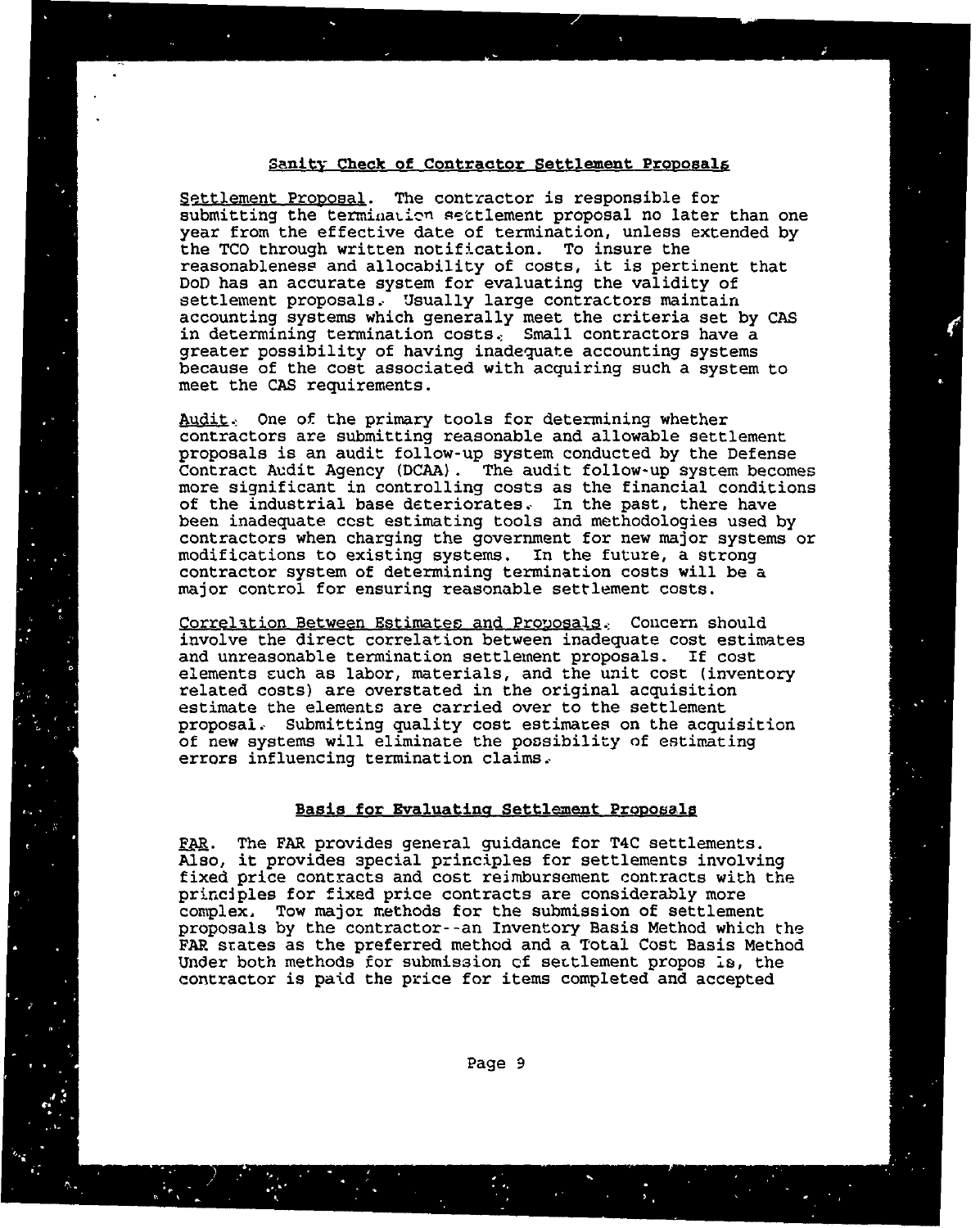according to the FAR, but the accounting treatment of the work is different,

Inventory Basis Method. Under the Inventory Basis Method, the contractor's costs are allocated to inventory items such as raw materials, purchased parts, work-in-process, and tooling, Other appropriate charges, such as initial and administrative costs, costs of settling with subcontractor's and other settlement expenses are added. The aggregate costs are then augmented by<br>profit (or adjusted for loss) and any credits owing to the Government, An example of this would be the unliquidated progress payments deducted to arrive at a net settlement amount. The Inventory Basis Method limits items which are residual due to the termination action. Use of this method requires the contractor to

have an accounting system which is capable of accurately segregating costs terminated and undetermined portions of work,

## Total Cost Basis method

Definition. The Total Cost Basis Method measures total costs incurred without allocation to particular items in inventory. It is appropriate for use only when the inventory method is not practical or will unduly delay settlement. If the contractor's accounting system is not developed sufficient enough to capture costs such as the unit costs or work in process and finished products, the Total Cost Basis Method will generally be approved for use.

Methodology. The method is determined by the TCO with assistance from the FAR which provides other circumstances for usage of the Total Cost Basis Method:

> **1.** If production has not started and the accumulated costs represent planning and preproduction or start-up expenses,

 $\pmb{\delta}$ 

- 2. If the contract does not specify unit prices,
- 3. If the contract termination is complete and involves a letter contract.

FAR Guidance. The FAR gives guidance concerning the use of the Total Cost Basis Method in both complete and partial termination situations, Under a complete termination, the contractor must itemize costs incurred under the contract up to the effective date of termination. The expenses must be added.<br>Allowance for profit or adjustment for loss must be made. The Allowance for profit or adjustment for loss must be made. contract price for all end-items delivered or to be delivered and accepted must be deducted, Under the Total Cost Basis Method for

Pige **10**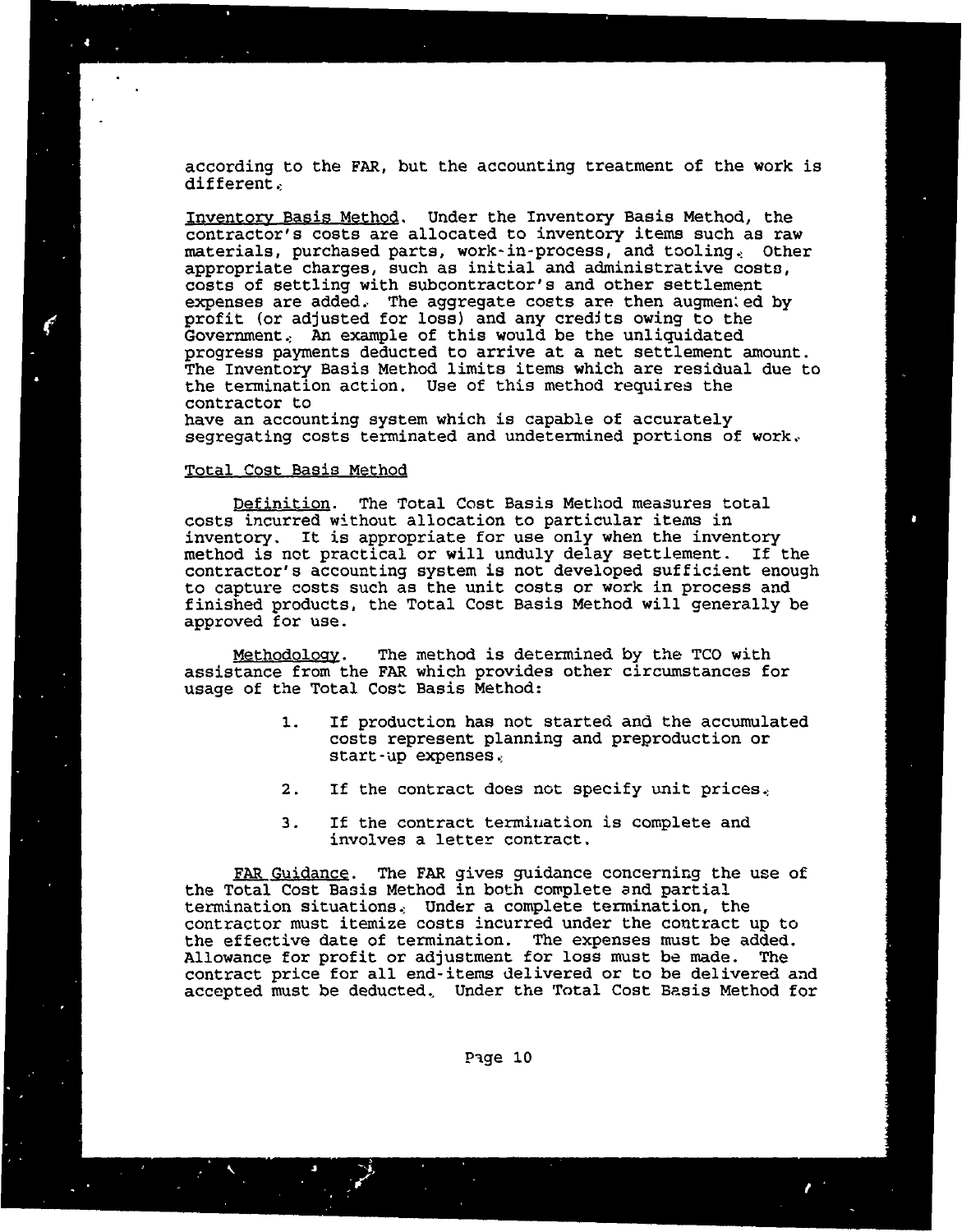partial termination, the settlement proposal is not be submitted until completion of the continued portion of the contract. All costs incurred to the date of completion of the continued portion of the contract must be included.

# Barriers in Determining Liabilities and Proposals

Following are some barriers encountered in determining termination liabilities and settlement proposals:

Lack of Knowledge and Training. There is a lack of knowledge and training in the area of predicting termination costs within the cost conmunity,

Data Are Not Available. Access to contractor data may not be convenient and variables such as administrative costs, subcontractor claims, post termination costs, and unexpired leases are generated through contractor accounting systems,

Faulty Coordination. Coordination and communication between organizational elements to assist in the study may be difficult.

# Methodologies Available for Cost-To-Comolete Estimate

Affordability Analyses. System affordability has given a rise to studies developed such as the Bottom-up Review which evaluated alternative system mixes and associated costs in the areas of development, production, sustainment, and military personnel, Once definite decisions are made about certain mixes of systems, the liabilities of those systems cancelled must be addressed,<br>Demonstrating the liabilities associated with T4C may become a possibility if leadership requests the development of a study to display termination costs,

Cost/Schedule Control Systems Criteria. The Cost/Schedule<br>Control Systems Criteria (C/SCSC) is intended to serve as standards for measuring the adequacy of management control systems. The requirements of the C/SCSC are primarily oriented<br>to obtaining accurate reports of program progress. There is to obtaining accurate reports of program progress. also required to periodically make estimates of cost at contract results in data and capabilities specified in a format acceptable to DoD. The contractor's internal systems must be able to provide the following: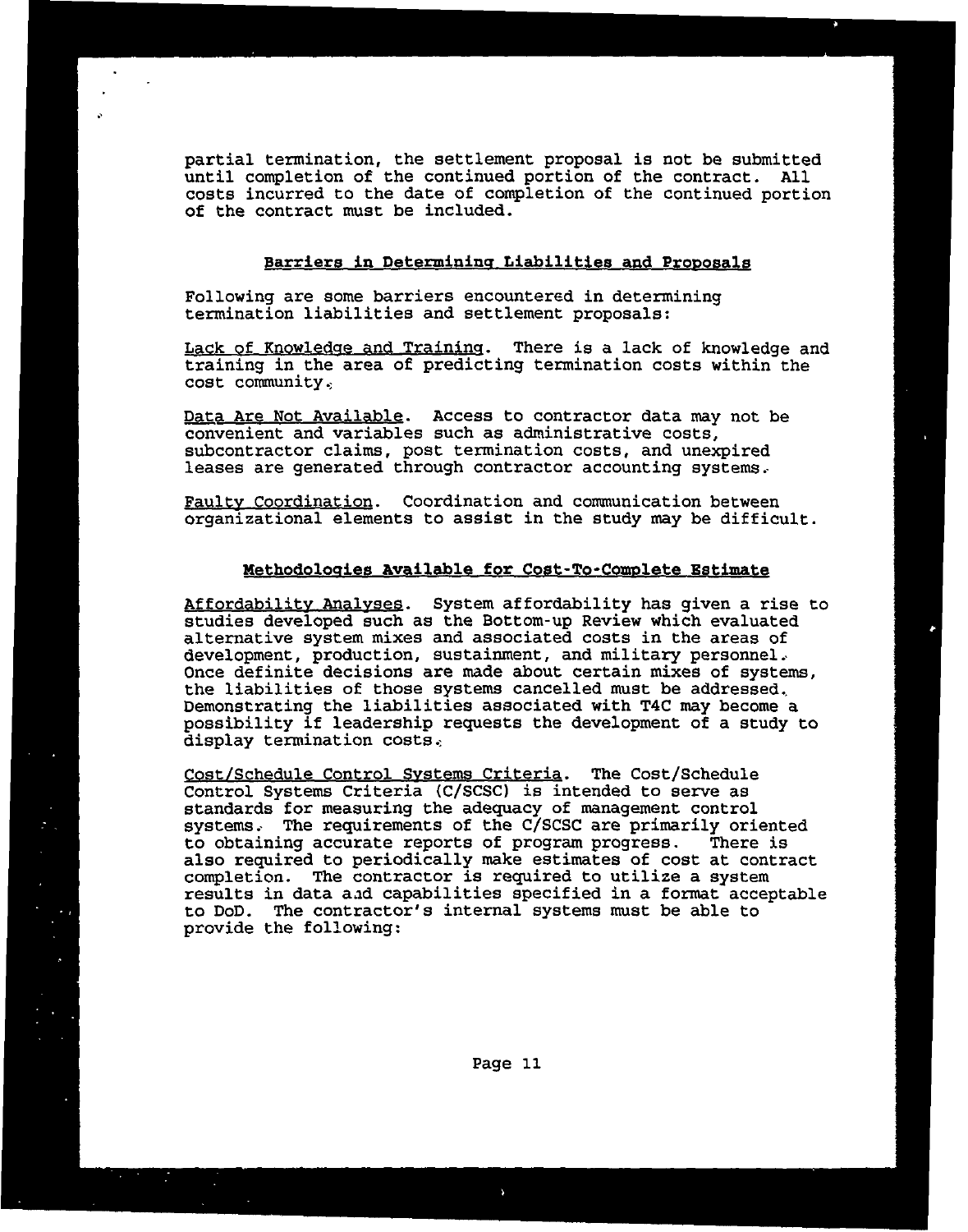- **1.** Budgeted Cost for Work Schedule (BCWS)
- 2. Budgeted Cost for Work Performed (BCWP)
- 3. Actual Cost of Work Performed (ACWP)
- 4. Estimated Cost at Completion (EAC)
- 5. Budgeted Cost at Completion (BAC)
- **6,** Cost and Schedule Variances Explanations
- 7. Traceability

CFSR. CPR. and CCDR. Contract funding requirements reported on the CFSR can be reconciled with the estimated costs at completion reported on the CPR and Contract Cost Data Reports (CCDR). The diagram below (Figure **1)** displays reports which contain the necessary information in order to develop an EAC.



Figure **1,** Major Program Reports

Contract Funds Status Report. The CFSR is used to obtain funding on contracts over six months in duration and provides information used to assist in updating and forecasting contract fund requirements, planning and decision making of funding changes, developing fund requirements and budget estimates in support of approved programs, determining funds in excess of contract needs and available obligations,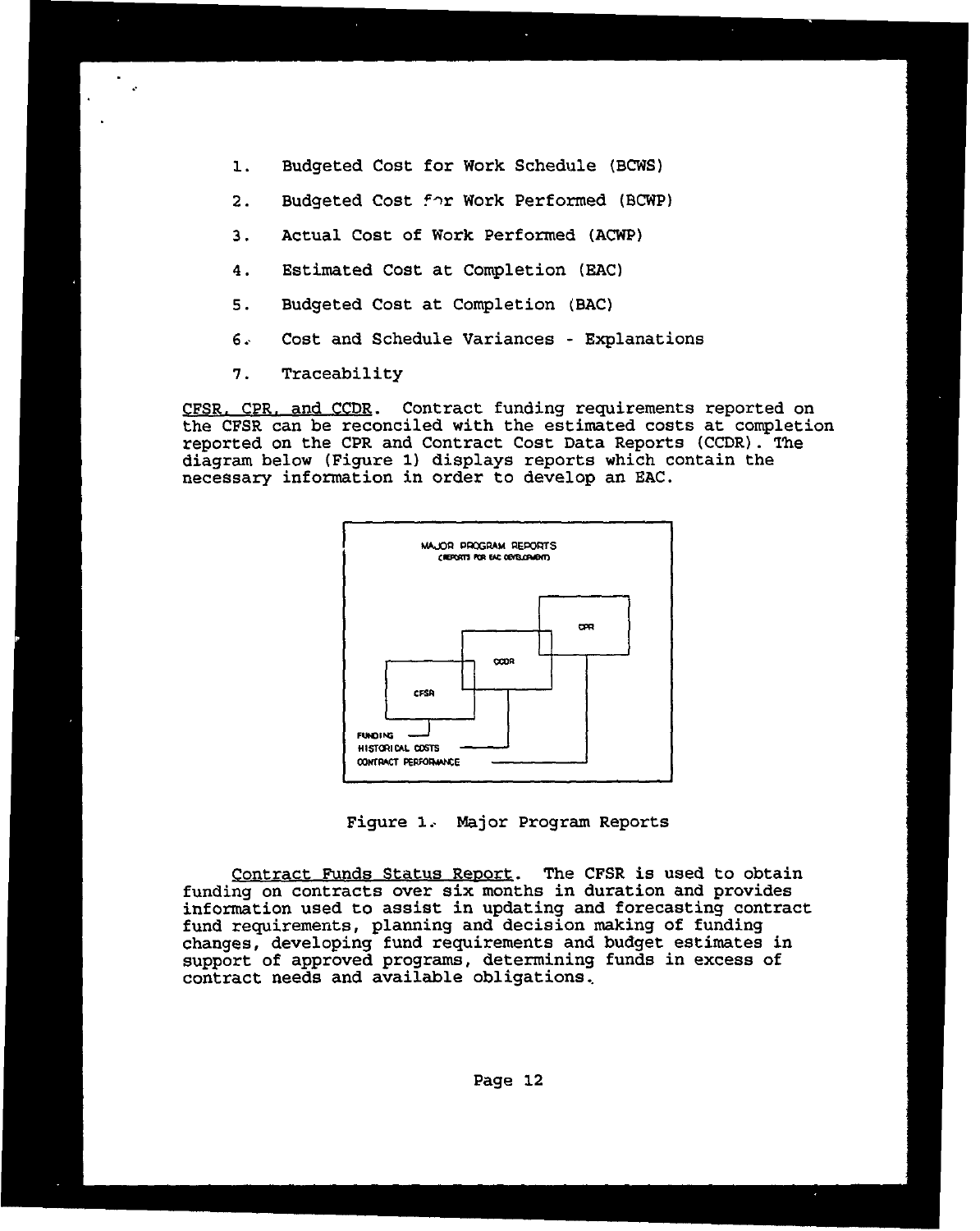Contract Performance Report, The CPR is used to obtain contact cost and schedule performance information. This report is designed to show early indicators of contract cost and schedule problems and the effects of management actions taken to resolve these problems. The CPR is a direct output of the contractor's internal data reporting mechanism in a format useful to DoD managers and contractors. The data elements of BCWS, BCWP, and ACWP reported on a cumulative basis are obtained in the CPR as of the reporting cut-off date.

Contract Cost Data Report. Projected and actual costs and related data are reported on selected contracts within acquisition programs through the contractor cost data reporting system. CCDR reporting covers production commitment. CCDR are required for large advanced prototype programs.

#### Methodology for Range Estimates At Completion (EAC)

EAC Basis. EAC estimates are based on performance to date and consider other factors which affect future performance. The exact methodology for computing the EAC is up to the cost analyst, but should be rational and reflect the current and future trends of the contract. The cost analyst mus, be able to start from a known position in order to develop a reasonable estimate, The analysis of prior performance is an intricate part of the estimating process.

EAC Timeline. The diagram on the following page (Figure 2) points out where the ACWP, BCWS, BCWP, and **EAC** are positioned in terms of time and dollars. In terms of time, the development of the **EAC** begins from the point where the calculation of the ACWP, BCWS, and BCWP are discontinued based on the date of termination.

### **RAC** Calculation

First Step. To calculate an EAC, the initial step is to be able to choose a point in time to analyze trends and project future costs in order to estimate the EAC.

Second Step. Performance indices used in the EAC formula are:<br>**1.** CPI - Cost Performance Index = BCWP / ACWP 2. SPI - Schedule Performance Index = BCWP / BCWS

- 
- **3,** SCI Schedule Cost Index = CPI \* SPI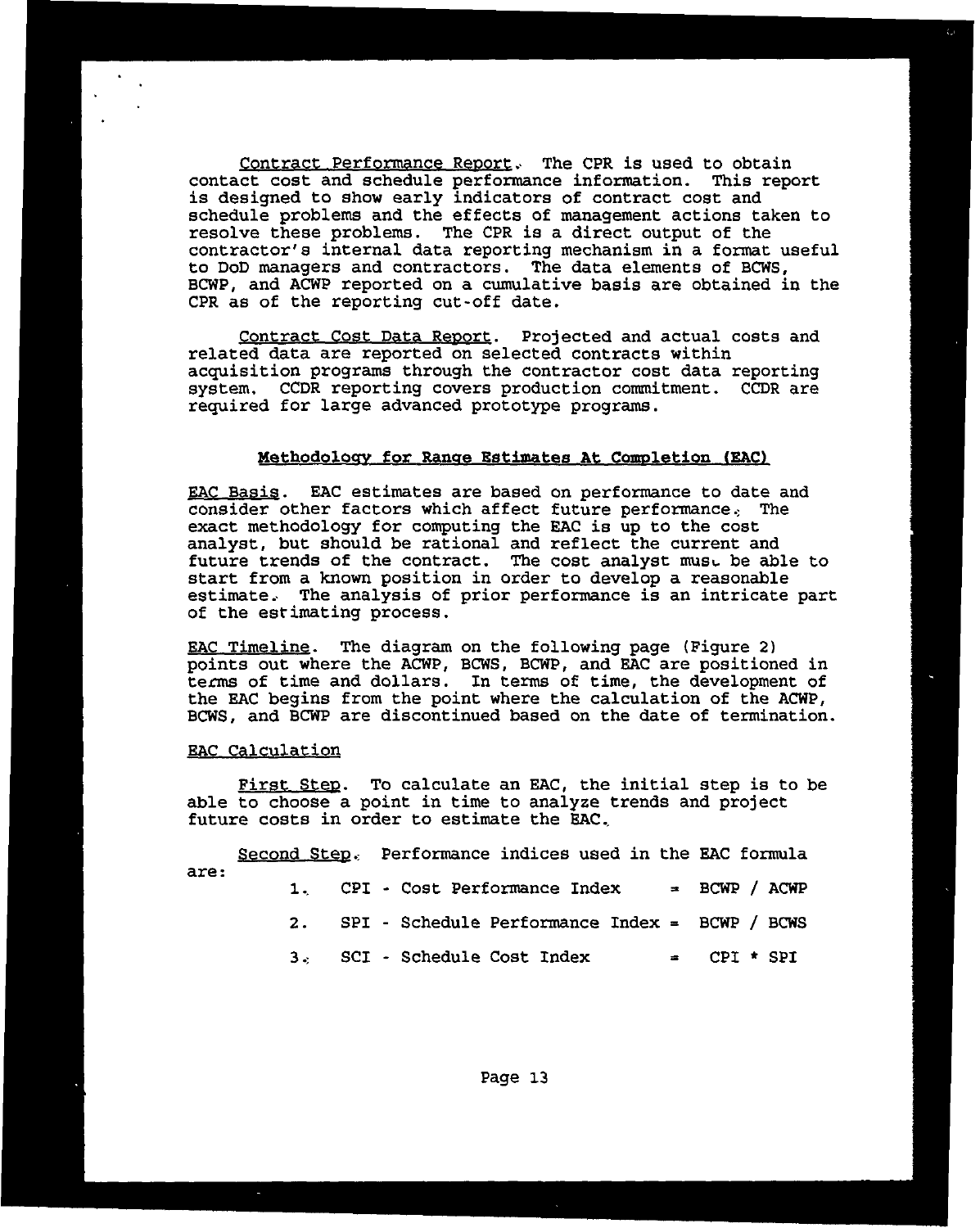

Figure 2, **EAC** Timeline

are:

**1, RAC** = BAC- BCWP + ACWP

 $\mathcal{L}$ 

- 2, **EAC** = BAC / cumulative CPI
- 3. EAC =  $\text{[BAC / (CPI * SPI)} + \text{ACWP}$
- 4. EAC = [(BAC-BCWP) / cumulative **CPI]** + ACWP

Many Possible EACs. Cost analysis techniques yield a range of possible EACs, none of which are absolutes, all of which should be seen as possibilities.

#### Cost Analyst Involvement

Is the cost analyst capable of contributing towards developing termination liability studies and the process of evaluating settlement proposals?

To answer this question, first it is important that the current role of cost analysts in DoD be examined along with their requisite skills and abilities. Then, how these DoD cost analysts can make a signigicant contribution to the termination process will be discussed.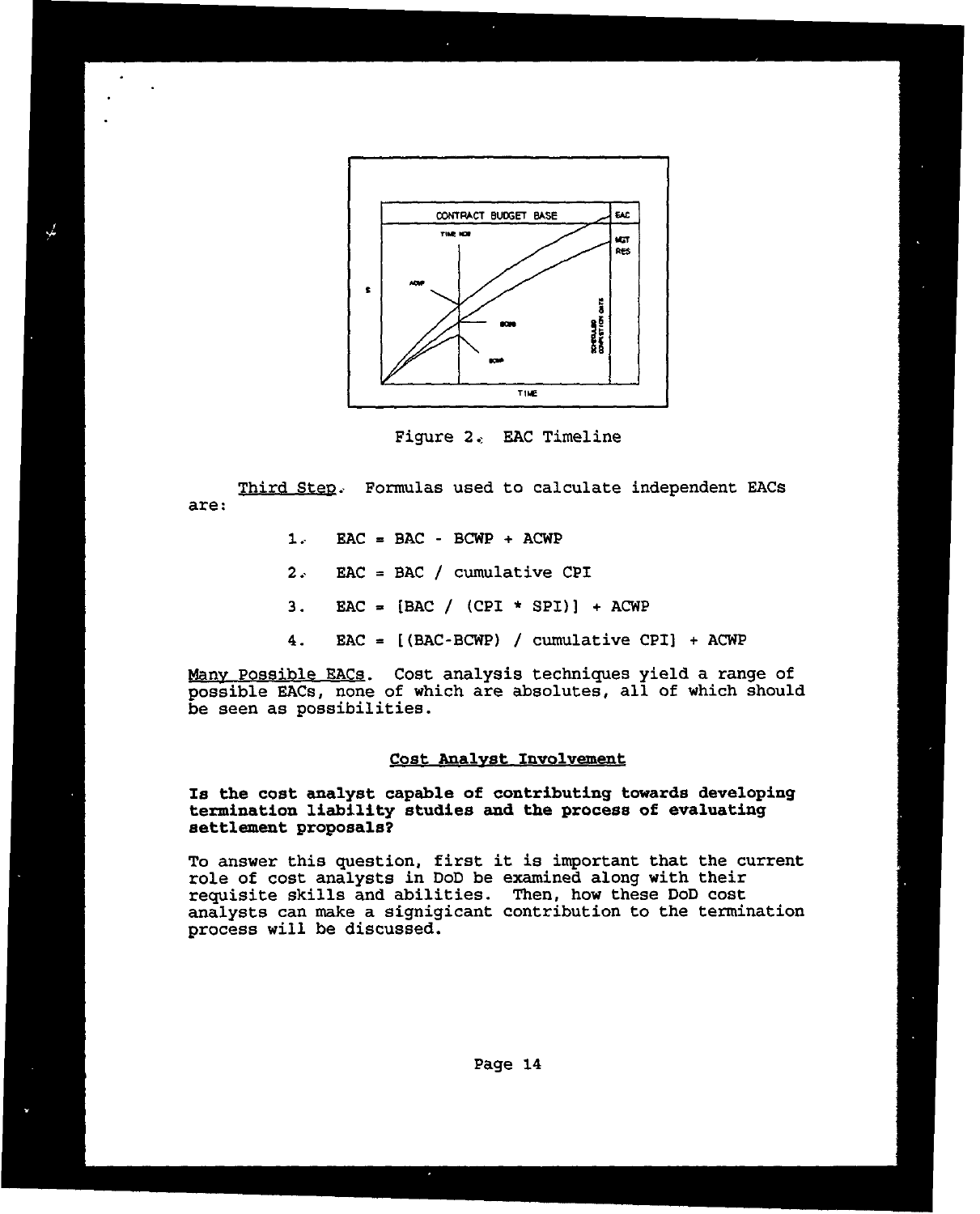termination, unabsorbed overhead, and an equitable adjustment to the undetermined portion of the contract, if applicable,

Cost Analyst Tools, The process of estimating the cost of procuring, operating, and supporting a system will call for revised estimates beginning from the point in which the system has been terminated, This will insure that the cost of continuing the system is recognized in terms of dollars. terms of estimating termination costs, the cost incurred up until the date of termination can be retrieved through contractor generated report such as the Contractor Performance Report (CPR) and the Contract Funds Status Report (CFSR). The bulk of the effort in determining the total cost of termination a program will involve the process of determining the estimate to complete (ETC) the contract.

Cost Analyst Settlement Proposals. When evaluating settlement proposals, reports such as the CPR and CFSR remain significant in validating the cost incurred up until the effective date of termination. The portion of the settlement proposal which will require the most attention in the evaluation process is the ETC submitted in the settlement proposal by the contractor, Factors considered when evaluating the cost ETC include: (a) experience data available before the government terminates the contract, (b) directly applicable experience for an entire product line previously produced, or (c) similar experience for other products or components.

ETC Tools, The methods to assist the cost analysts in evaluating the contractor's ETC involve the understanding of useful quantitative models and tools, For example, applying statistical sampling to inventory costing or to incurred costs can save considerable time. Also, an understanding of learning curve techniques is essential, particularly when evaluating contractor's and subcontractor's estimates to complete. The cost analyst can perform estimates of labor costs by calculating the hours expended on the work-in-process inventory by each labor category at each step in the production process. The estimated hours can then be derived at the hourly rates applicable during the performance period. The cost analyst may also use the learning curve method in evaluating the estimated prices of direct materials parts and components. The application of statistical techniques to methodologies as described enables the cost analyst to supply information that is logical, realistic, supported by valid data, common sense test, and is applicable to the system being terminated,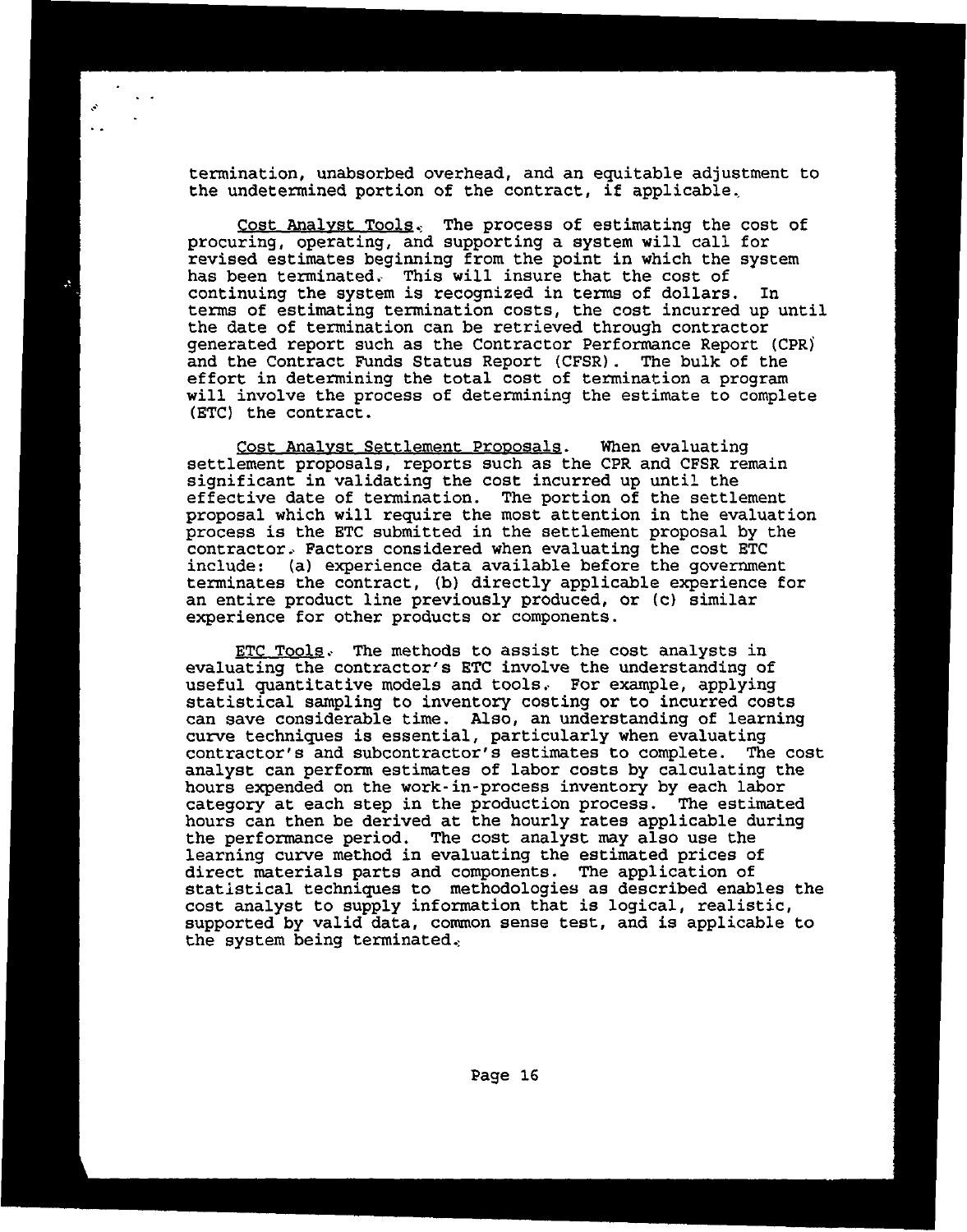## Conclusions

Diminished Threat. The government's right to exercise T4C on systems becomes more evident if the threat continues to diminish. In comparison with quantity reductions and system modifications, T4C has higher cost liabilities.

Future Trend, If requested to diagrar. the future trend of T4C on major systems, one could possibly view a gradual increase in terminations for three to five years culminating with a sharp decline thereafter. A decline will take place because fewer contracts will be awarded now which could be terminated later,

Assumption. An assumption of the future trend of T4C systems is diagramed below (Figure **3),**



Figure 3. T4C Trends

• IRecovery of Contractor Costs. The determination of what

Recovery of Contractor Costs. The determination of what<br>termination costs are allowable and reasonable will become a<br>major issue as more systems are T4C and contractor's attempt to<br>magical profit. DoD must depend on the co recover costs and profit. DoD must depend on the contractor's accounting system and the government's audit and evaluation accounting system and the government's audit and evaluation<br>process to insure the validity of the settlement proposal. The<br>FAR and CAS contain procedures and regulations with guidelines<br>for evaluating settlement proposals. for evaluating settlement proposals.

Termination Affordability. Studies such as the Bottom-Up Review, requested by OSD, and the upcoming Army Aviation Requirement and Affordability study, being conducted by the General Accounting Office (GAO), focus on effici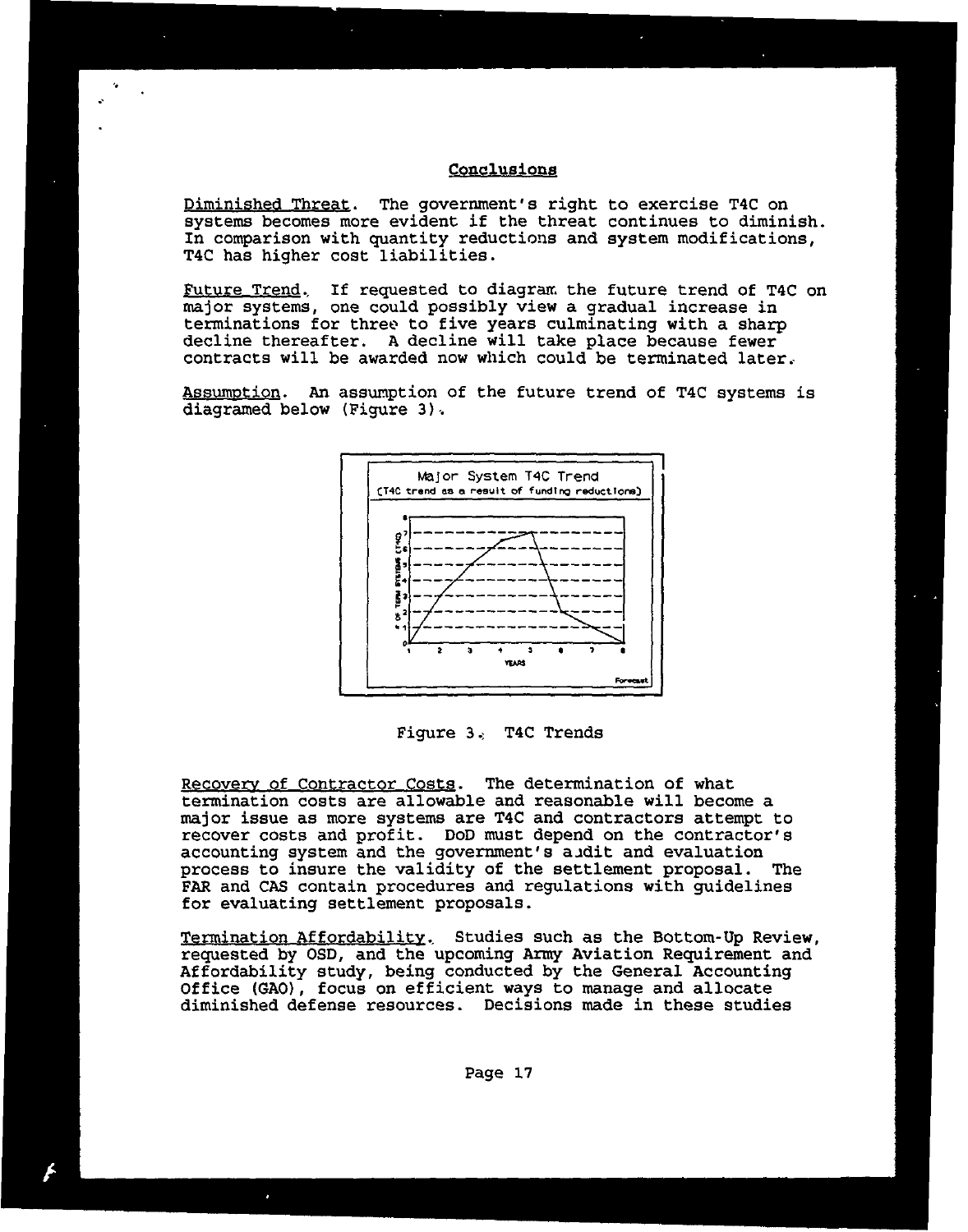could mean the cancellation of programs. Based on the costly impacts of cancellation, the risk of terminating a program should be measured against the risk of continuing a program. Such an analysis would reflect a termination liability assessment. DoD currently lacks a uniform procedures/criteria for this assessment. Program/buying offices normally rely on CFSR and progress payment information (for CR/Fixed Price Incentive and Fixed Price contracts, respectively) to estimate potential termination costs. In the absence of such data, procurement personnel must request contractors to provide estimates of their progress and expenditures to date to assist in developing those costs, In addition, termination decision models are often employed to determine the feasibility of terminating procurements involving spare/repair parts and other consumable items.

Cost Analyst Skills. Even though the cost analyst is not required to be involved in the termination process, the technical skills and policy insight in the acquisition process can be an asset. Thus, the ability of the cost analyst to adapt to the process of termination would be an asset and should not hinder this process.

Higher Costs. If full or partial terminations become common place, DoD can anticipate production costs to be higher than previously estimated for systems due to reallocating overhead over the reduced business base, increased labor rates for a smaller, more senior work force, and higher vendor costs, and anticipate that some contractors will file requests for equitable adjustments for delay and disruption due to stop work orders,

Can the Industrial Base Respond. The major concerns of the DoD focuses on whether or not the industrial base can respond if the threat escalates and will the current technology become out dated. Advocates of defense reductions contend that the U.S. will keep up with technology advances by placing emphasis on developing new technologies and placing them "on the shelf" rather than going into production. DoD is concerned that if these new technologies are kept on the shelf, the systems will fail to support the user when needed in the field.